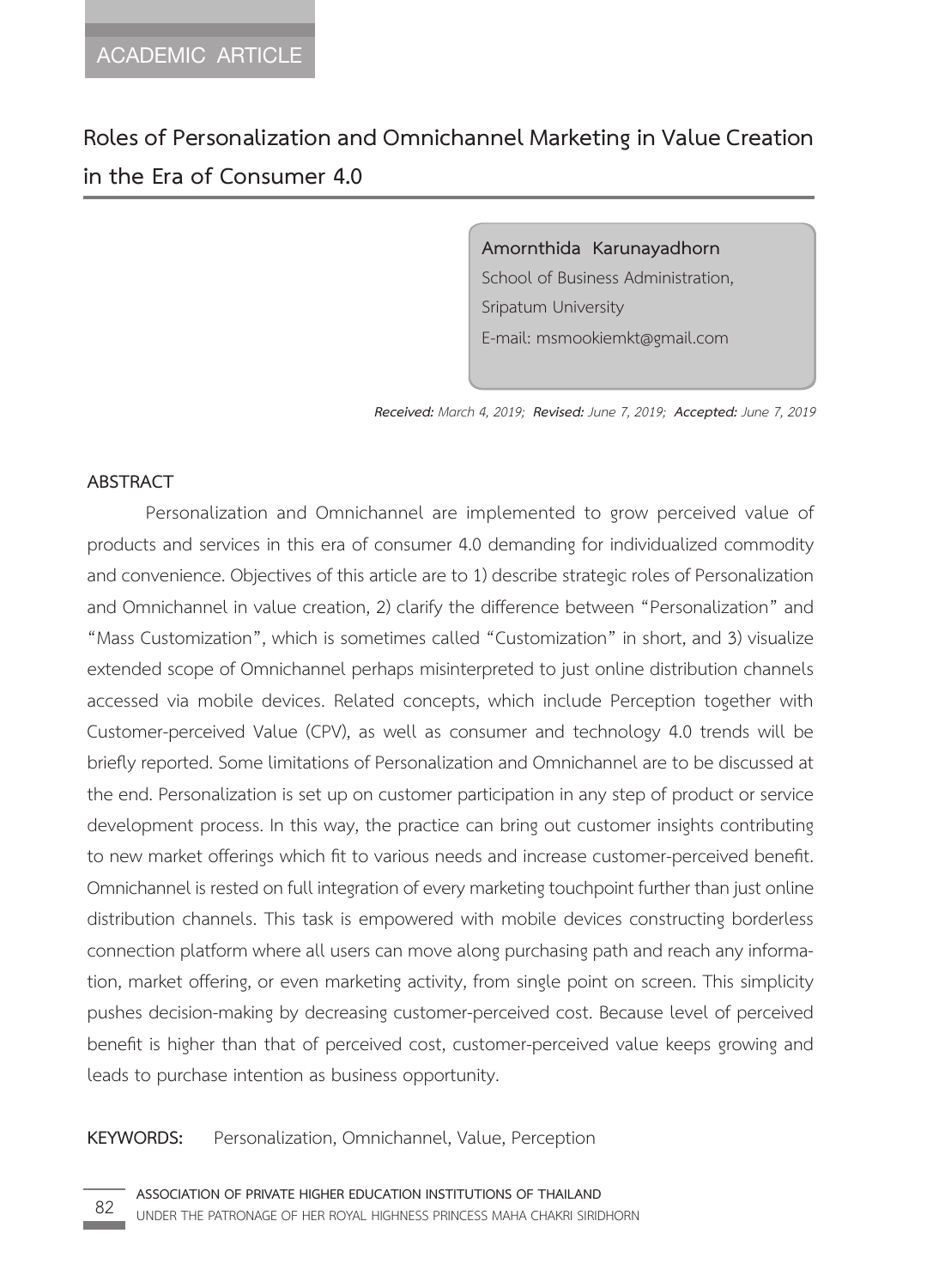# **Introduction**

Organizations both the corporate and non-profit must take marketing to earn revenue for proceeding operation. Fuciu and Dumitrescu (2018) cited several "marketing" definitions mainly ranging from responding to demand and satisfying consumers at early development, to delivering value and building relationship these days. No matter what the definition is, in any era, target consumers have long been prioritized the first to be pleased. As marketing opportunity is partly from purchase intention which will appear after a consumer finds an option having higher perceived value than any other in a market (Iacobucci, Shannon, & Grigoriou, 2015); so, perceived value of products or services is of marketers' interest.

In the era of consumer 4.0 when complicated needs and time-pressured lifestyles emerge, personally compatible products and services easily possessed are judged valuable.

Personalization now is considered one of marketing techniques effectively satisfying personal need because it is open to customer's participation in product or service development from the beginning. This method allows for insightful market offering initiation. Value of these answerable supplies can further be promoted with Omnichannel, a marketing practice which emphasizes

single-point combination of marketing elements to unedge customer experience. Omnichannel is able to tackle need for "one touch" due to collectivity derived from mobile device technology.

Despite popularity in Personalization and Omnichannel, academic explanation on how they work on raising perceived value has still been unclear. Concrete pictures of both of them have been hardly ever seen, too. General publications often alternatively state "Customization" and "Personalization" as a replacement of each other while they seem totally similar, but not completely the same. "Omnichannel" is normally stuck with online distribution channels accessed via mobile devices.

For these reasons, the first objective of this article is to analyze strategic roles of Personalization and Omnichannel in value creation. Secondly, the article is aimed to clarify the difference between "Personalization" and "Mass Customization", shortly said "Customization", too, with a review on consecutive evolution of manufacturing paradigms. This section will be followed by practical method for Personalization implementation; other two associated tactics including Experiential and Relationship Marketing will be taken. Another objective is to visualize the widened scope of true Omnichannel from online distribution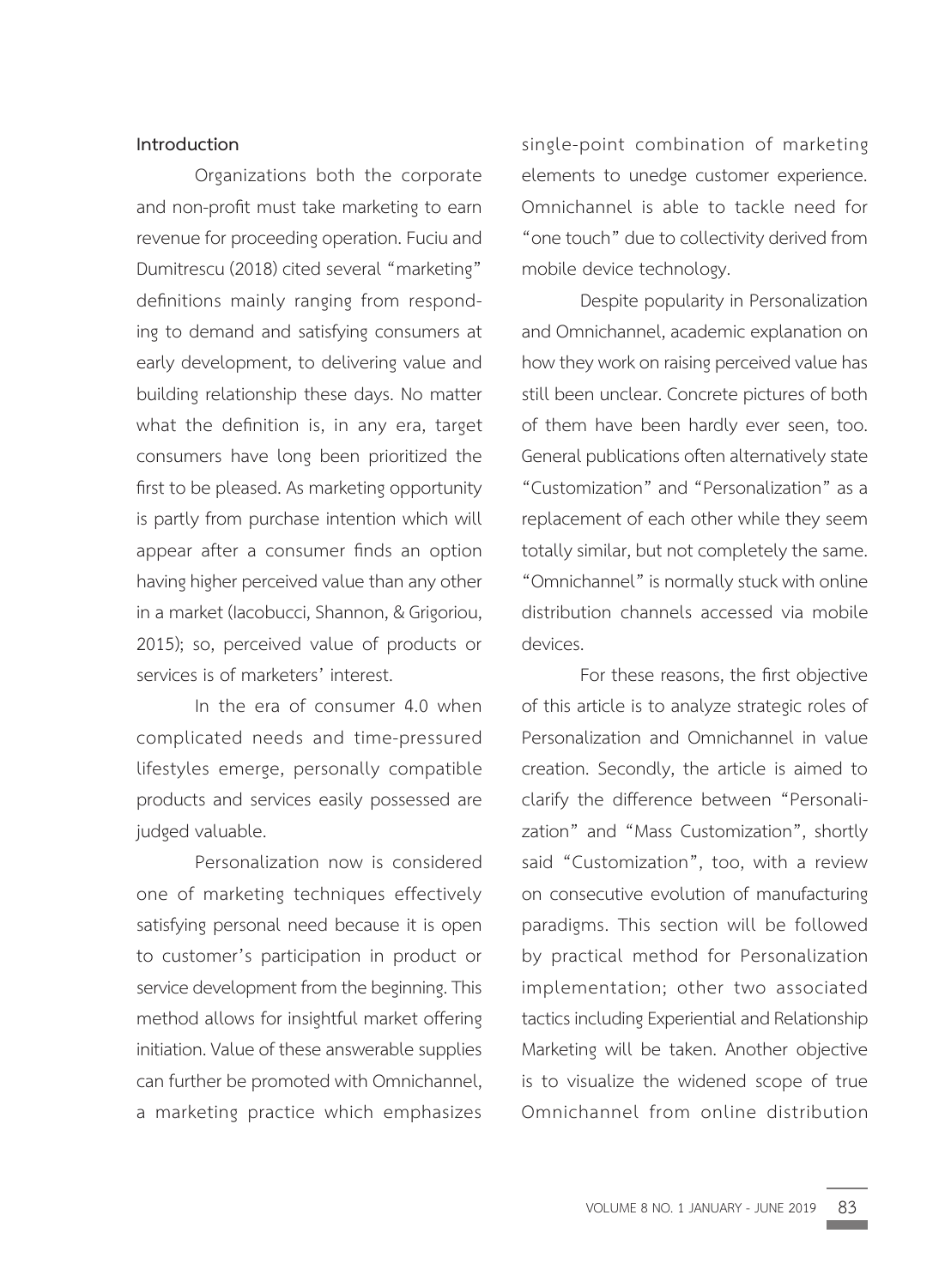channels to offline, and finally to all brand touchpoints building holistic brand experience. Roles of mobile devices will be illustrated as supporting technology, not boundary, for Omnichannel success.

Apart from the three objectives mentioned above, other related concepts comprising Perception together with Customer-perceive Value (CPV) are to be overviewed at the beginning to lay background knowledges for readers. Consumer and technology 4.0 updates are to be tapped as well.

At the end, some limitations of both Personalization and Omnichannel are discussed to contribute to marketing strategy consideration.

# **Perception**

Perception process begins when any of sensory organs called "sensory receptors"—eyes, ears, nose, tongue, and skin is stimulated with external environments (Ciccarelli & White, 2015). A stimulus faces a receptor in form of specific energy which becomes neural signal transferred to human brain to make an individual sense. Perception is a process where an individual interprets the sense to form meaning or information kept in memory. This interpretation is always influenced with individual's existing experience or knowledge, and other psychological characteristics such as motivation, learning, attitude (Tengtrirat et al., 2007), need, belief, expectation, and emotional state at that time (Siwapat, 2006). In other words, each individual diversely interprets any external stimulus attributed to particular characteristics of the stimulus own coupled with those of individual's psychology. Subjective interpretation affects cognitive evaluation and behavioral reaction in any situation (Dubrin, 2004). Baron (1989, as cited in Siwapat, 2006) consequently defined "perception" as an organization and interpretation based on existing experience.

Psychological process of perception can be applied to explain any consumer in marketing aspect. An individual who reacts to a stimulus in conformity with personal interpretation is described as a prospect who differently responds to a market offering or marketing activity depending on perceived value spotted in physical behaviors like to purchase or not to purchase an item, to engage with or to avoid an activity, and so on. Because value evaluation in consumer's decision-making process is subject to consumer's perception which may be either congruent or incongruent with reality, "value" in this context would rather be referred to "Customer-perceived Value".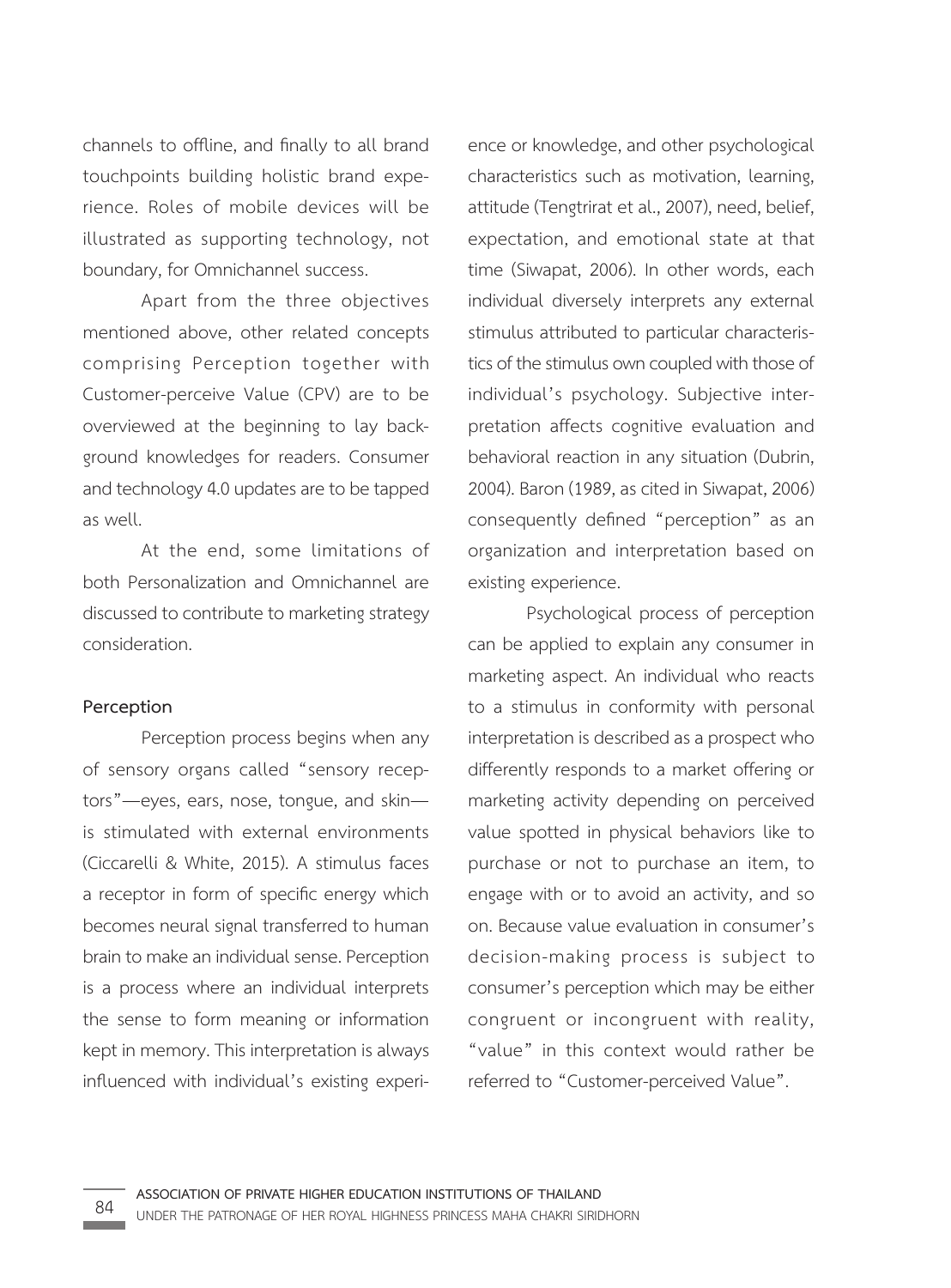# **Customer-perceived Value (CPV)**

"Customer-perceived Value" or CPV is the difference between Total Customer Benefit and Total Customer Cost in consumer's perception. The concept details how a prospect evaluates value of alternatives in a market when making comparison before purchase decision made. It is concluded that any consumer would choose an alternative judged highest in perceived value after assessing each market offering. Total Customer Benefit is an overall perceived benefit made from monetary, functional, and psychological benefits which a prospect hopes to receive from product, service, personnel, and image of given choice likely to be picked up. On the other hand, Total Customer Cost is an overall perceived cost calculated from money, time, energy, and psychological costs which an independent estimates to necessarily invest throughout decision-making process, from need recognition to disposal of the chosen item (Kotler & Keller, 2012).

Finding a product or service valuable enough, as level of Total Customer Benefit is higher than that of Total Customer Cost, a consumer develop purchase intention (Iacobucci, Shannon, & Grigoriou, 2015).

A study of Dod and Monroe (1985, as cited in Chi, Yeh, & Tsai, 2011) showed that a consumer would make choice after

perceiving a product having higher benefit than cost. Likewise, studies of Chi, Yeh, and Tsai (2011) as well as Yoo (2015) indicated a relationship between perceived value and purchase intention.

#### **Consumer and Technology 4.0**

In 2017, it was said that Thai consumers in 2018 would have wanted personalized products and services (SCB EIC, 2017 as cited in Marketeer, 2017). About a half of sample surveyed expressed their acceptance of individualized products and services with 30% higher in price compared to that of the regular. Satisfaction level was allegedly raised with unique goods. (EIU, 2017 as cited in Marketeer, 2017). This situation was assumed to push growth in 3D Printing as an advanced manufacturing technology for personalized products until 2020 (Gartner, 2017 as cited in Marketeer, 2017). Also, consumers would want quick grasp to market offerings, in any step from searching to consumption; e-Commerce system with AR and VR technologies proficiently activating consumers' decision could cope with this demand (SCB EIC, 2017 as cited in Marketeer, 2017). Expansion of IoT (Internet of Things) was anticipated to progress until 2020 (Gartner, 2017 as cited in Marketeer, 2017).

In 2018, a survey conducted by Mintel (Consulting) Singapore Pte. Ltd. (2018,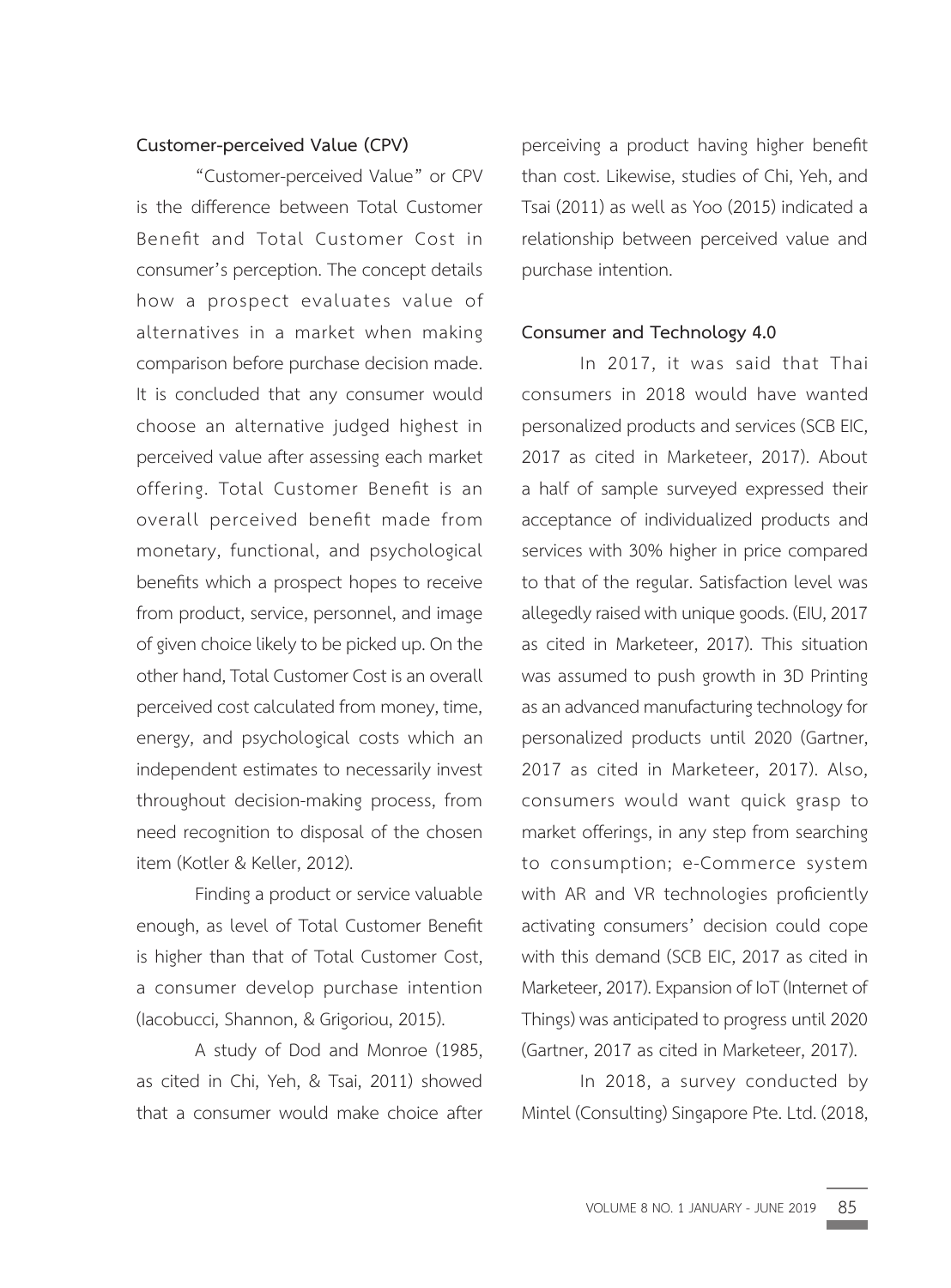as cited in Brandbuffet, 2018) revealed "convenience" and "personalization" had still been ranked second and fifth, respectively, among purchase decision influencers ordered from higher to lower impact. Another finding indicated that area of demand for customized products had broadened to daily product category while there had ever been only luxury products required while ago.

In 2019, it is believed that Personalization is able to elevate perceived value of daily products. Thai consumers have continued stressing the importance of expedient living with mobile device support. Emerging trend besides that in 2018 is product differentiation must be perceived through virtual experience (MAT, 2018 as cited in Brandage, 2018a). To help consumers accurately recognize variety of products when making purchase decision, AR and VR for virtual exposure must be at hand. The new trend in 2019 visibly endorses what was projected in 2017 that AR and VR could boost purchase decision in online channels (SCB EIC, 2017 as cited in Marketeer, 2017).

Apart from those mentioned formerly, Schwab (2017) ever pointed out on his book "The Forth Industrial Revolution" that AI would have assisted strategic marketing decision of practitioners as same as Rowles (2017) stating "Era of Marketing Automation" on his book "Mobile Marketing". In Thailand, a food delivery service "LINE MAN Food Delivery" has planned to employ AI in directly proposing next-dish menus and notifying new promotion to customers by making use of past purchasing behavior information (Cholsiriphong, 2018). Additionally, AI has been forecasted to be made into EI or Emotional Intelligence which will be able to learn not only buyer behaviors from existing database, but also emotional reactions to carter to customers' need for human-touch. The mental demand will afterwards cause popularity in Chatbot as upcoming innovation (MAT, 2018 as cited in Brandage, 2018a).

To say in short, consumer 4.0 in 2017 – 2018 had emphasized handy access to personalized daily products and services. E-Commerce, 3D Printing, AR, VR, IoT, and mobile device technologies had been collaboratively used to gratify consumers in a manner suitable for their lifestyles. The trend has still kept on to 2019 when virtual experience effect on building perceived product differentiation has emerged along with transformation of AI to EI and Chatbot to fulfill mental need of consumer 4.0.

# **Personalization**

Cutting-edge technologies have underpinned Personalization Marketing which can address diverse needs and fortify perceived value with distinctive experience.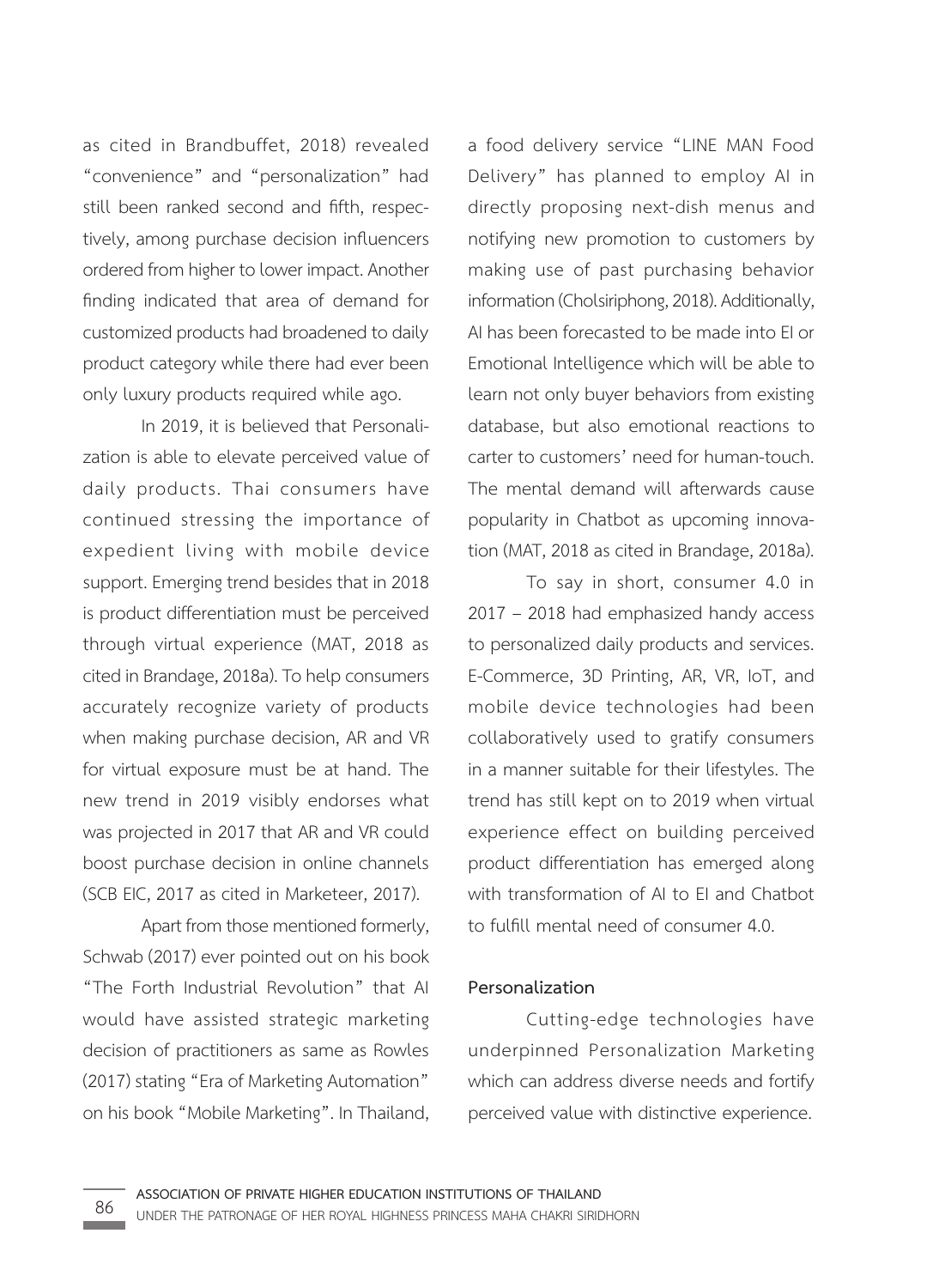"Personalization" is a manufacturing paradigm which stands on customer value and is seen as an outcome of "Mass Customization" ceaseless evolution. In the prior period, a product would be well-designed and a customer could only select some extra options offered by a manufacturer to moderately adapt the well-done item to be occupied (Hu, 2013). Finished goods of Mass Customization would be those slightly modified from the original in accordance with proposed choices. Customer role, exactly, was narrow to just "choosing" an option, or options for sometimes.

Personalization, however, focuses on in-process customer participation in product development. According to Hu (2013), "participation" can be either between a manufacturer and a customer, or among customers, even among customers themselves. All parties can exchange their needs, information, as well as ideas which will formulate innovative products eventually launched. The initiation process is backed with three major technologies: data to reveal customer insights, visualization to exemplify virtual products before finishing the physical, and 3D Printing to produce variously designed goods (Hu, 2013). This view of Hu (2013) is relatively similar to that of Piller and Walcher (2017) who regarded the three technologies as drivers of Mass Customization which

came out once. The two opinions are also in agreement with the envisioned trend on power of AR, VR, and 3D Printing on value delivery process, too.

Solid Personalization Marketing is made from two marketing approaches: Experiential Marketing accompanied with Relationship Marketing.

Further than just releasing tailormade items or looking after customers within physical stores, "Experiential Marketing" practitioners must tie their offerings into customers' everyday life (Pine & Gilmore, 1998 as cited in Keller, 2013). The area of implementation hence encircles management of other marketing components as a whole to enable market offerings to fit in customers' routine and demonstrate product experience under any given situation comparable to real life as much as possible (Kotler, 2005). All brand touchpoints should be harmoniously interactive with every sense of customers to amplify emotional bond (Schmitt, 1999 as cited in Keller, 2013) and urge behavioral engagement, as in perception process where behavioral response can occur only after emotional and cognitive reactions.

Holistic personal experience builds positive feeling on a brand and later nurtures good relationship (Keller, 2013). This is how "Relationship Marketing" starts working. Barnes and Howlett (1998, as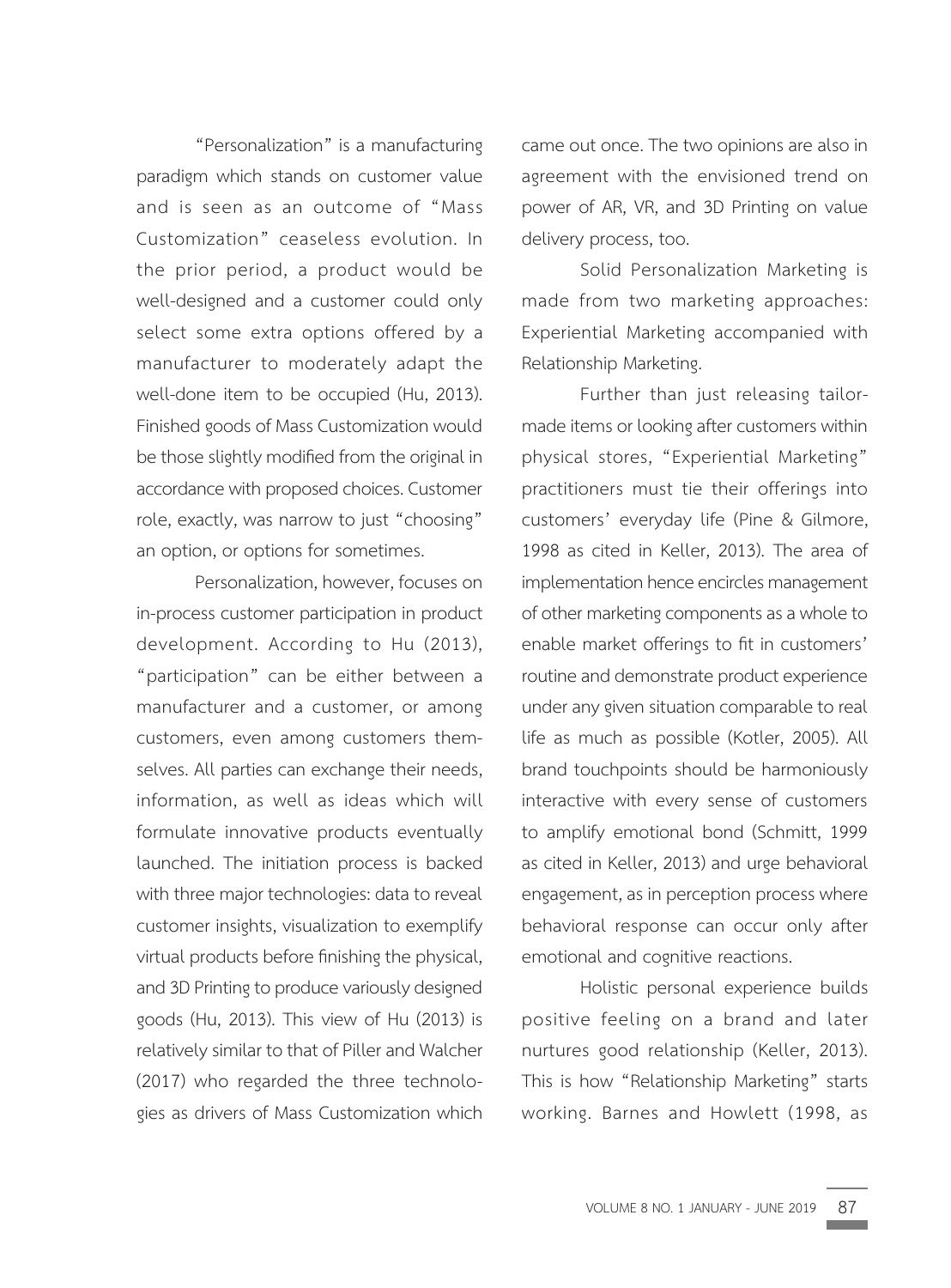cited in Thamrongsinthaworn, 2018) defined "relationship" as a mutual exchange with impressive feeling against each party involved; after that, a bond fostering long-term interaction appears. According to this meaning, good relationship is accountable for maintaining regular customers from long-term commitment purchase. Highly loyal customers may generate brand advocacy beneficial to enlargement of customer base and organization's sustainability in the future.

More than Mass Customization described previously, Keller (2013) suggested additional two marketing executions for eminent Relationship Marketing. The first is "One-to-one Marketing" which regards "relationship" as a reciprocal exchange between a business and its individual customer in a way the later dedicates information on demand while the former hands over some offering to reward the counterpart, vice versa (Pepers & Rogers, 1996 as cited in Keller, 2013). Another one is "Permission Marketing" which any commercial activity will be targeted only to whom voluntarily engaged, on the premise that any marketing activity could be prominent among those with goodwill as good beginning of mutual relationship (Godin, 1999 as cited in Keller, 2013).

To wrap things up, Personalization is a manufacturing paradigm which several parties share needs, information, and ideas, to cooperatively develop valuable personalized products. Profitable Personalization stems from Experiential and Relationship Marketing. Combination of interactive brand touchpoints is the key to embarking Experiential Marketing. For pragmatic Relationship Marketing, three tactics—Mass Customization, One-to-one Marketing, and Permission Marketing—must be employed to attain any single customer insight originating captive marketing supplies and activities to be introduced under the right context cultivating mutual relationship for organization's accomplishment in the long run.

As market offerings, both goods and services, are ideated by consumers at first, these supplies will be able to accommodate complex needs and fortify product or service benefit in consumers' perception. Personnel benefit can be delivered by a service provider making direct interaction one-by-one. Under the context of personal serve, need-foruniqueness can be delighted leading to image benefit delivery. In this way, Personalization can increase Total Customer Benefit.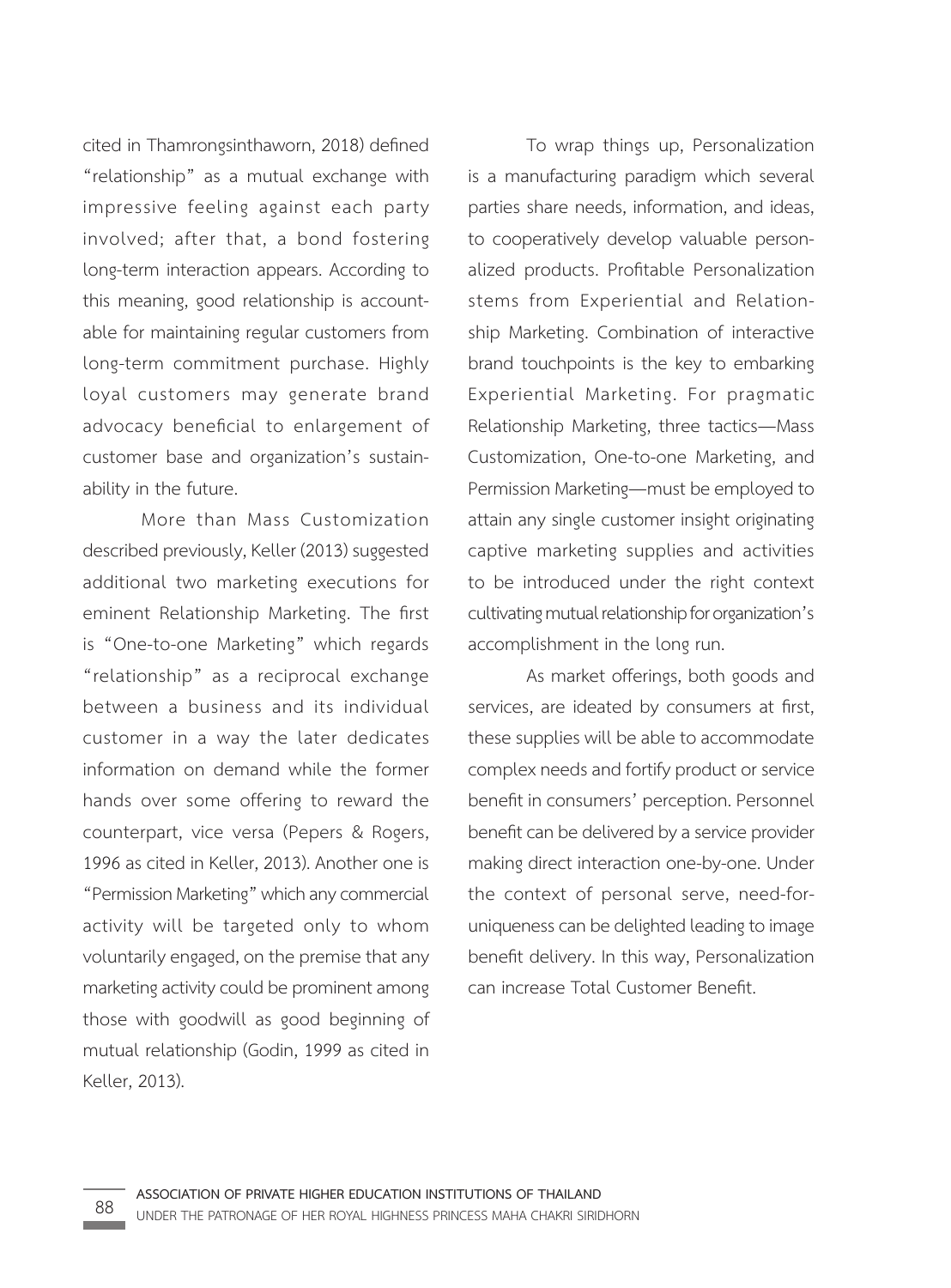# **Omnichannel**

Omnichannel traditionally was distribution channel management method which used technology to converge all channels of an organization together (Pipatseridham, 2017). It was defined by Kotler, Kartajaya, and Setiawan (2016) as "the practice of integrating multiple channels to create a seamless and consistent customer experience". The practice nowadays spans its extent to managing entire marketing elements of a brand, not limited to just distribution channels (Wesaranurak, 2018 as cited in Brandage, 2018b) so that a customer could be exposed to differentiated brand experience anywhere 24/7. Omnichannel is answerable to meet consumer 4.0 need for simplicity and decrease Total Customer Cost due to its performance of integration causing connectivity.

Thanks to mobile devices which link a lot of users as immense human network appeared to be immeasurable communication platform, both marketers and consumers can take advantage from the gadgets.

For marketers, a mobile device is an unparalleled equipment to handle every step of consumer's decision-making with creative, tailor-made, and real-time marketing activities privately guided to any independent customer. Future consumer behavior prediction is prepared to unfold marketing opportunities

at the same time (Kotler, Kartajaya, & Setiawan, 2016).

Taking path to purchase with mobile devices, consumers can switch online and offline within seconds. They virtually visit plentiful sources of indirect experience, namely manufacturer official websites, consumer reviews, and social shares, from wherever they physically are, even in retail stores seeking for direct experience offline. Needs triggered with offline promotional activities may be served after consumers opt to pay online. Any commercial communication triggering needs on screen may be productive after consumers pay offline at retail stores.

In this scenario of all-in-one-touch from a mobile device, any prospect spends less time and energy on searching, assessing, and purchasing desirable alternatives. Then, perceived time and energy costs are reduced, so is monetary cost owing to online journey consuming even lower cost to take when compared to offline. Online and offline connection which enables consumers to reach a lot of alternatives and information helps relieve their concern when making decision (Rowles, 2017) and effects lower perceived psychological cost as well. Omnichannel therefore decreases Total Customer Cost calculated from monetary, time, and energy invested.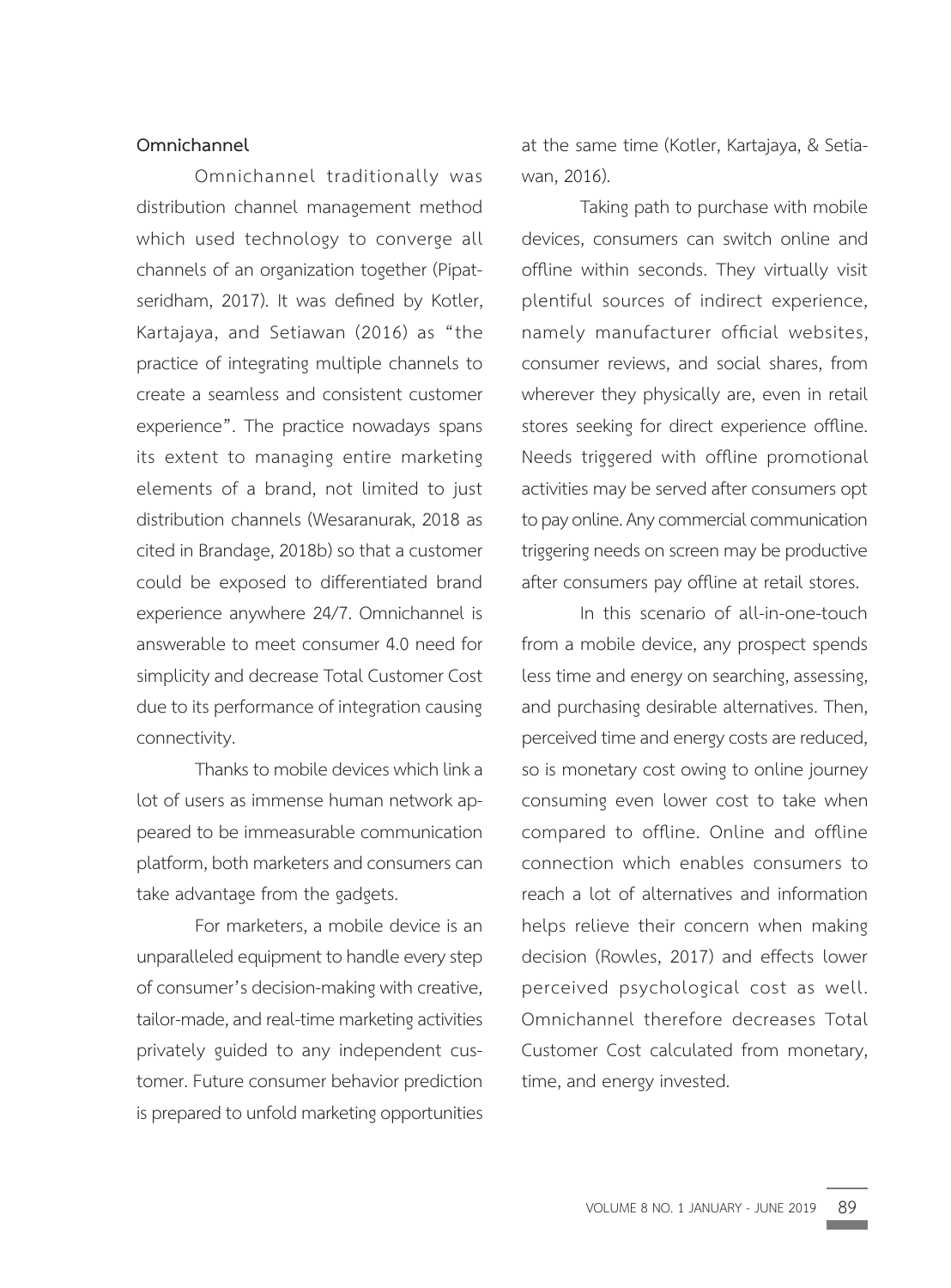Apparently, a mobile device is a "must-have" tool to manage Omnichannel. It is advisable that powerful Omnichannel take always-on, interactively unified brand touchpoints to have customers exposed to smooth holistic brand experience.

#### **Conclusions**

Businesses can let any target customer take part in marketing operation to light an opportunity for value creation. This is the key concept of Personalization which appears as an evolutional consequence of Mass Customization where customer's role was limited to just making choice, not brainstorming. Personalization is superior in boosting in-process customer engagement which distinguishes itself from others and brings to fulfilling product or service innovation to embody value in perception of consumer 4.0. The practice promotes CPV by increasing Total Customer Benefit from every factor. Each customer perceives product and service benefits from offerings which match distinctive needs. A service provider ready to manage personal interaction generates personnel benefit. This overall function which indulges the need-for-uniqueness sends image benefit simultaneously. As a result, Total Customer Benefit is improved at last.

As tightened living makes consumer 4.0 desire for convenience, Omnichannel

capable of serving the demand from singlepoint access begins taken into account. It deals with full integration of entire marketing components to make customers face brand touchpoints at every sense everywhere 24/7, ideally, so that outstanding holistic brand experience could be perceived. The task of integration is encouraged with an advent of mobile device technology bearing connection simplicity and gigantic human network. In this endless sphere, whatever information, insights, or ideas from parties—manufacturers, retailers, consumers, and etc.—can be freely exchanged to reveal marketing opportunities derived from higher perceived value.

Because buyers can reach a pile of marketing alternatives at once within one touch, they can search for, compare, evaluate, and make decision on product or service choices far more easily than ever in the past. Information makes consumers less concerned resulting in lower perceived psychological cost. Any commercial transaction can instantly be finished on screen after comfortable decision made. That is to say, any customer can simply step along purchasing path in a blink of an eye without going to and fro in physical world. Thus, Omnichannel decreases monetary, time, energy, and psychological costs to cut down Total Customer Cost of CPV.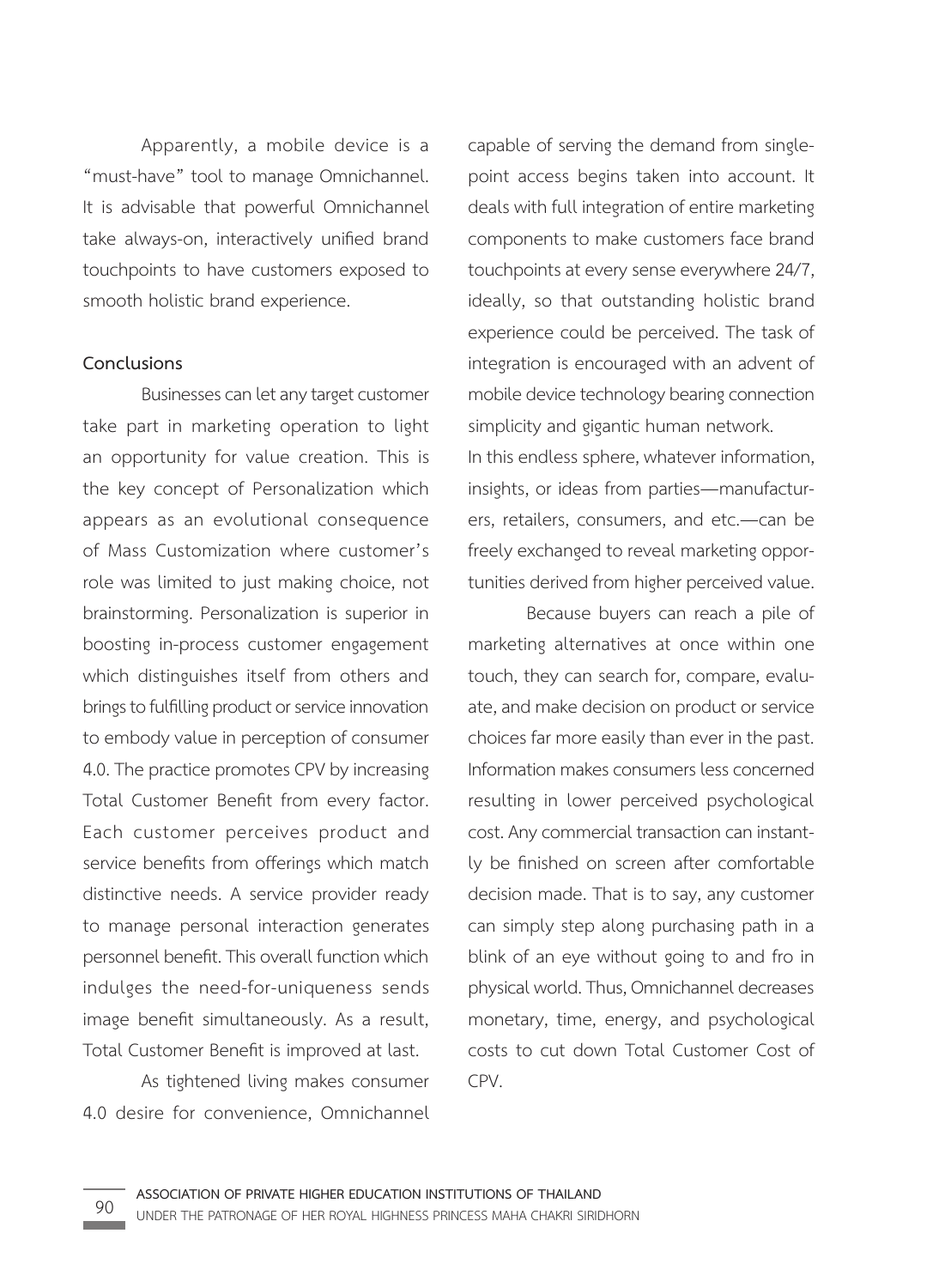Synergy of Personalization and Omnichannel increases Total Customer Benefit and decreases Total Customer Cost at the same time. Accordingly, overall CPV is built up and ultimately intensifies purchase intention as marketing opportunities.

# **Recommendations**

- 1. Until now, Omnichannel has still depended on mobile devices with internet connection. It is inevitably restricted to consumers with technology touch and obstructed with persistent digital divide.
- 2. Personalized product and service release makes organization lose economy-ofscale. Thus, Personalization Marketing might be appropriate to some targets with high purchasing power and extraordinary needs strongly affecting purchase decision.
- 3. Personalization is perhaps unnecessary under such situations as monopoly, consumer product, or commodity markets where difference in goods and manufacturers may have no influence on consumer's decision-making.
- 4. If a commodity manufacturer considers differentiation a source of competitive advantage, such Mass Customization items as DIY goods or seasonal-editioned packages may be useful.
- 5. In service sector, Personalization must be performed by service personnel able to catch customers' emotional feelings at heart and improvise interaction style. They must be equipped with state-of-theart interaction and mind-reading talents, not general employees or first-jobbers lacked of experience.
- 6. Any marketing strategy has its own advantages and limitations. Sensible marketing strategy is what corresponds to target behaviors and practical to the context under which an organization runs, not what just widely accepted, yet incompatible.

# **References**

- Brandage. (2018a). Seven consumer trends any marketer should keep an eye fixed. Retrieved November 29, 2018, from http://www.brandage.com/ article/6519/Consumer-Product
- Brandage. (2018b). Tracking six digital marketing trends 2019: "How to" on the day of outgoing consumers. Retrieved November 29, 2018, from http:// www.brandage.com/article/8978/ Digital-Trend-2019-by-adapter-digitalgroup
- Brandbuffet. (2018). "Don't miss" three consumer trends for any brand in the era of "better life". Retrieved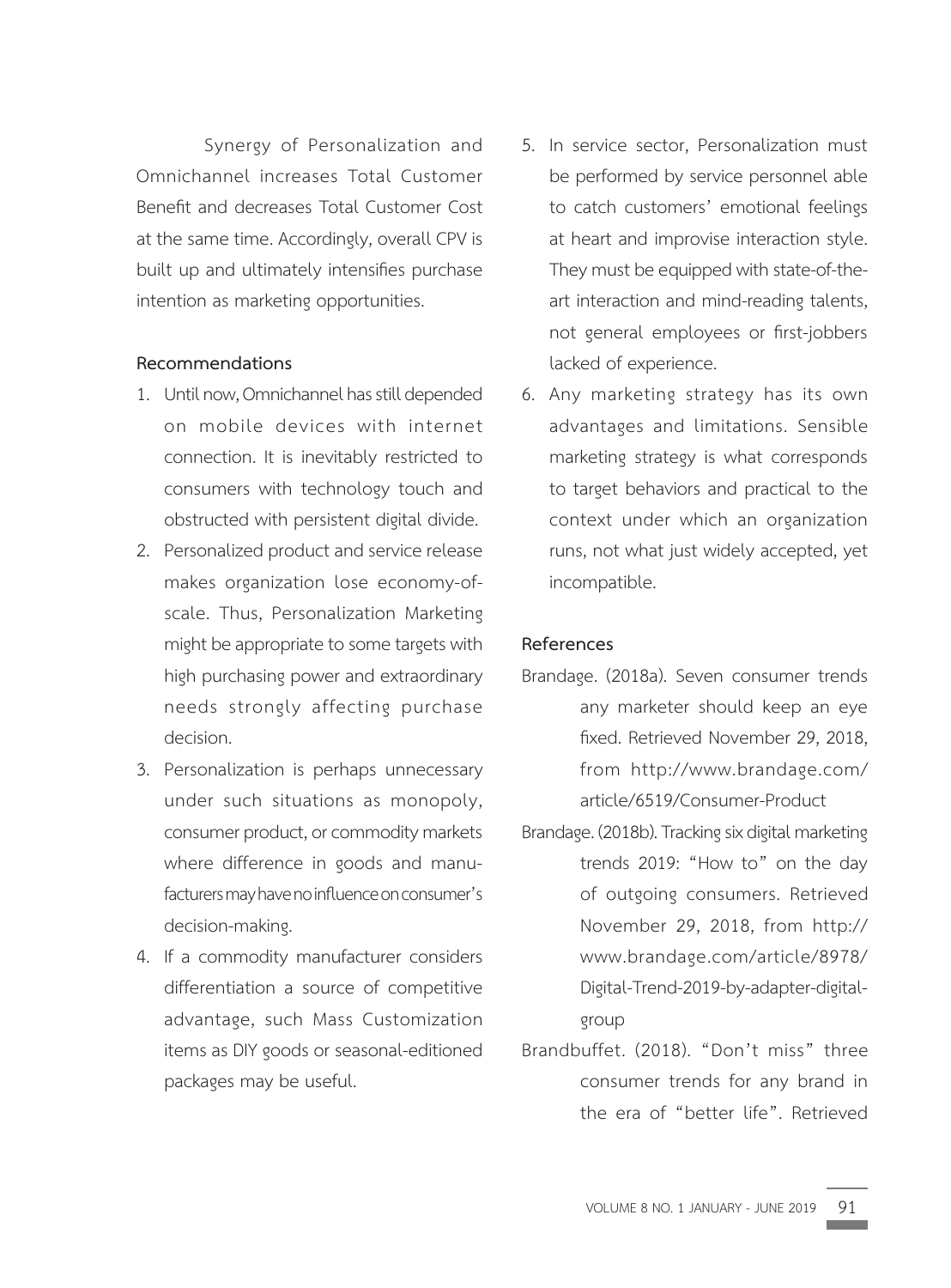November 29, 2018, from https:// www.brandbuffet.in.th/2018/08/ mintel-research-insight-thai-consumer-2018/

- Chi, H., Yeh, H. R., & Tsai, Y. C. (2011). The influences of perceived value on consumer purchase intention: The moderating effect of advertising endorser. *Journal of International Management Studies, 6*(1), 1-6.
- Cholsiriphong, T. (2018). An interview of three line man (Thailand) executives: Thai-designed service for Thais, and what's next?. Retrieved November 21, 2018, from https://brandinside.asia/ whats-next-for-line-man/
- Ciccarelli, S. K., & White, J. N. (2015). *Psychology* (4th ed.). London: Pearson Education.
- Dubrin, A. J. (2004). *Applying psychology: Individual and organizational effectiveness* (6th ed.). Massachusetts: Courier Westford.
- Fuciu, M., & Dumitrescu, L. (2018). From marketing 1.0 to marketing 4.0 – the evolution of the marketing concept in the context of the 21st century. In Nicolae Balcescu Land Forces Academy (Ed.), *Economic, social and administrative approaches to the knowledge-based organization* (pp. 43-48). Romania: Nicolae Balcescu Land Forces Academy of Sibiu.
- Hu, S. J. (2013). Evolving paradigms of manufacturing: From mass production to mass customization and personalization. In Cunha, P. F. (Ed.), *Forty-sixth CIRP conference on manufacturing systems (CIRP CMS 2013): Economic development and wealth through globally competitive manufacturing systems* (pp. 3-8). Setubal, Portugal: The international academy for production engineering.
- Iacobucci, D., Shannon, R., & Grigoriou, N. (2015). *Marketing management in Asia* (1st ed.). Singapore: Cengage Learning Asia Pte Ltd.
- Keller, K. L. (2013). *Strategic brand management* (4th ed.). London: Pearson Education.
- Kotler, P. (2005). *FAQs on marketing: Answered by the guru of marketing.* Singapore: Marshall Cavendish Business.
- Kotler, P., Kartajaya, H., & Setiawan, I. (2016). *Marketing 4.0: Moving from traditional to digital.* New Jersey: John Wiley & Sons, Inc.
- Kotler, P., & Keller, K. L. (2012). *Marketing management* (14th ed.). London: Pearson Education.
- Marketeer. (2017). Five global trends having an impact on Thai consumer 4.0. Retrieved December 12, 2018, from